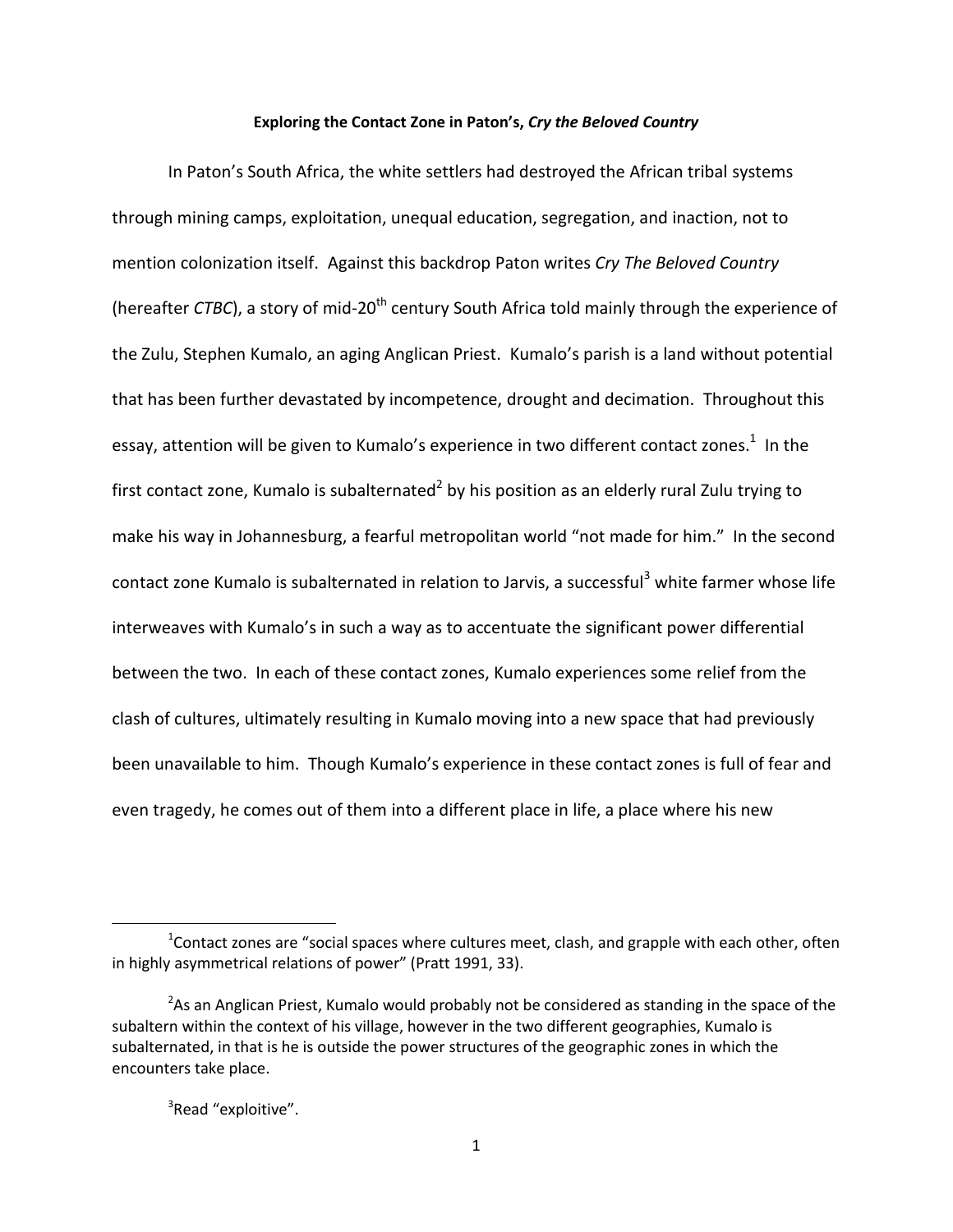contacts have provided not only material support, but have also helped him to become a more active agent in the story of his family and his parish.

Paton divides his novel into three different books. The first book is about Kumalo's journey into Johannesburg and Sophiatown. The second book starts with James Jarvis, a white farmer who lives in the more productive hills above Kumalo's parish. Jarvis' narrative is like a counterpoint to Kumalo's own story and journey. $^4$  Though they have lived in the same neighbourhood for decades without ever really crossing paths, their stories collide in Johannesburg, with Kumalo's son, Absalom murdering Jarvis's son, Arthur. The third book is the story of Kumalo's return to his parish and the outworking of Kumalo's experience in the contact zone.

The story will be read narratively,  $5$  focusing in on the two major contact zones already mentioned and concluding with a brief listen to the final meeting between the two principals. The story will be taken as 'truthful'; no attempt will be made to argue with the conclusions, implications, or manipulations of the author, however the reader will intentionally notice the conterpuntual relation between Kumalo and Jarvis which will aid in hearing the initial clash and final resolution of their meetings. This approach will the reader to hear and notice some different ways in which contact zones might be negotiated. While the contemporary post-

 $4$ The reader is intentionally looking for the way in which these two men share parallel but independent stories and the points of similarity and difference that will heighten the way in which Kumalo, the Zulu Anglican Priest is subordinated to Jarvis, the successful English farmer.

 $5$ My training in Narrative Therapy and inclination toward a reader centred hermeneutic makes it hard to read Paton with the kind of cynicism common to other postcolonial readings. While I do share some of Paton's liberal and Christian values (as well as the advantages of white supremacy) I have attempted to write this paper with an appreciation for postcolonial theory and a sensitivity to postcolonial social and political realities even though I am reluctant to adopt all the ideological assumptions that typically underwrite postcolonialism.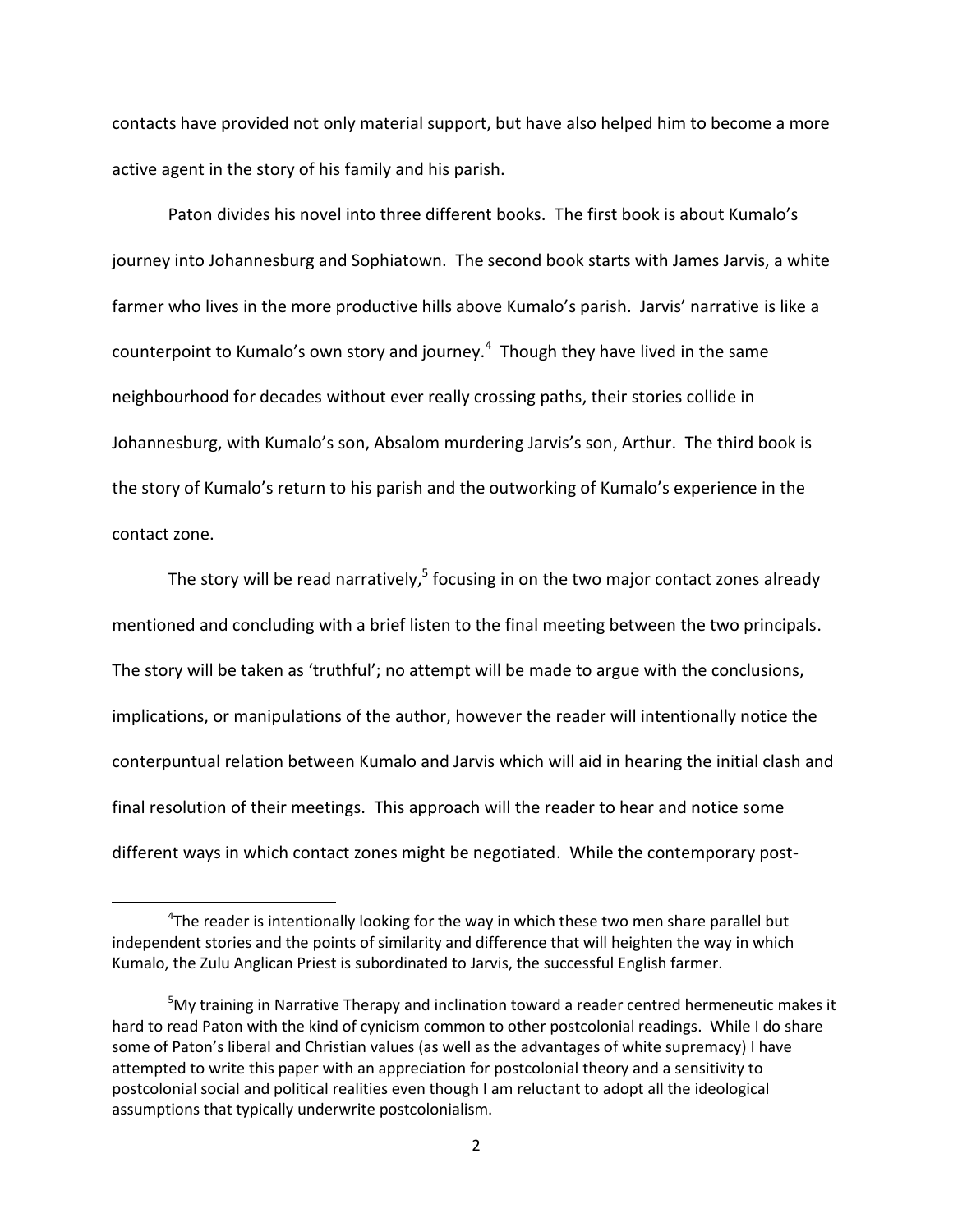colonial reader, might wish that the two principals of the story would have acted differently, this exploration will focus on the record of how they did act with the resources available to them at a particular time and place.

After a brief introduction to the destitute land in which Kumalo lives, Book 1 begins with the arrival of a letter from Johannesburg requesting Stephen Kumalo come to the city on account of his (quite a bit younger) sister, Gertrude, who has been reported as sick. From the outset, the reader learns that whatever the problems with the surrounding land (and they are many), the city is a dangerous place for the priest's family. While he has some sense that his brother John has settled down in the city, "His sister Gertrude . . . had gone there with her small son to look for the husband who had never come back from the mines. His only child Absalom had gone there, to look for his Aunt Gertrude, and he had never returned'' (*CTBC*, 36). All of this is made more ominous by the ensuing discussion between Kumalo and his wife (who is never given a name):

We had a son, he said harshly. Zulus have many children, but we had only one son.<sup>6</sup> He went to Johannesburg, and as you said — when people go to Johannesburg, they do not come back. They do not even write any more. They do not go to St. Chad's to learn that knowledge without which no black man can live. They go to Johannesburg, and there they are lost, and no one hears of them at all (*CTBC*, 39).

Scraping together as much money as he can from savings set aside for other things (including the money set aside for Absalom's education), Stephen Kumalo sets out to Johannesburg to guarantee the care of his sick sister and to hopefully retrieve his son.

The journey had begun. And now the fear back again, the fear of the unknown, the fear of the great city where boys were killed crossing the street, the fear of Gertrude's sickness. Deep down the fear for his son. Deep down the fear of a man who lives in a

<sup>&</sup>quot;"""""""""""""""""""""""""""""""""""""""""""""""""""""""""  $6$  An accusation?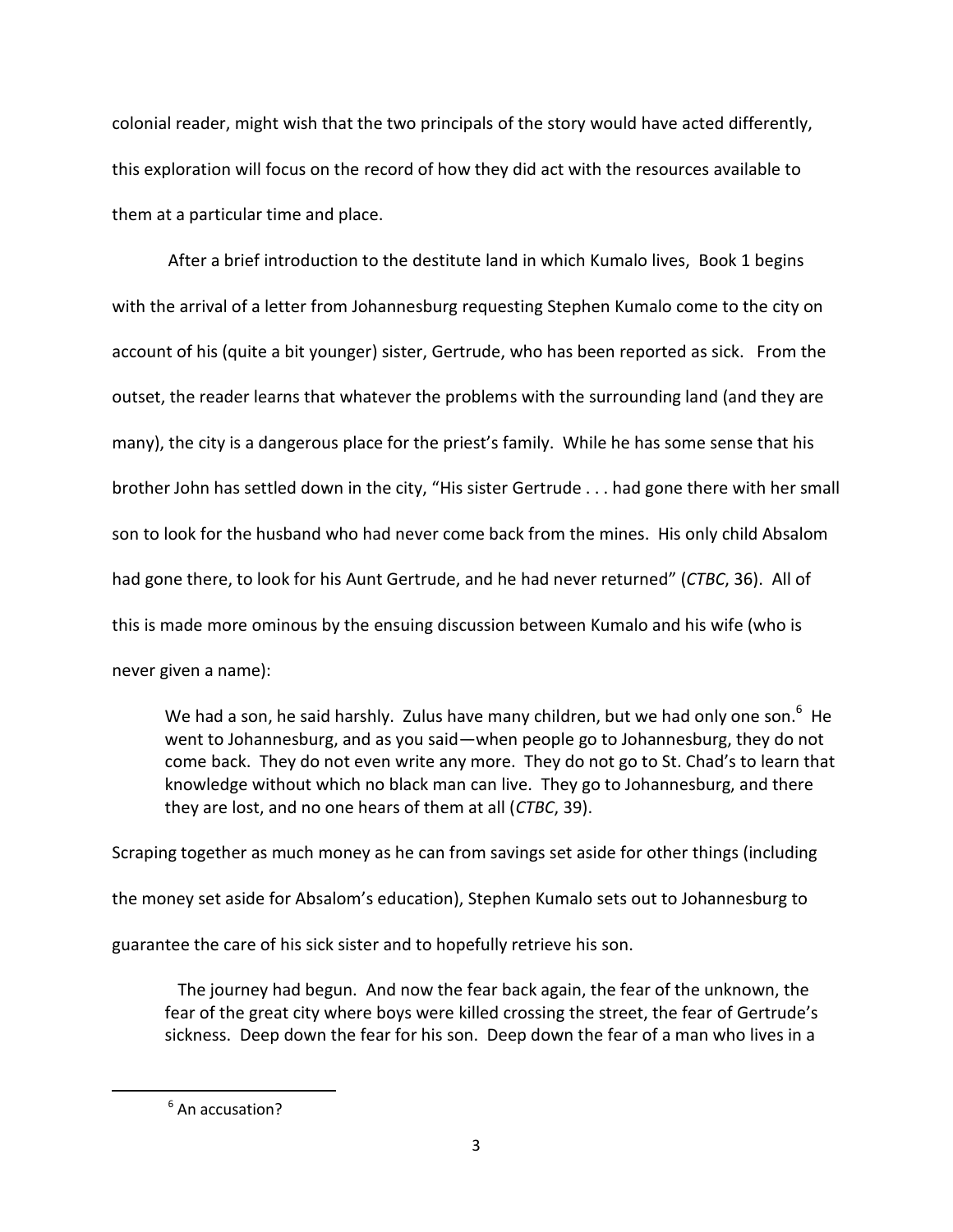world not made for him, whose own world is slipping away, dying, being destroyed, beyond any recall (*CTBC*, 44).

Kumalo's journey through the countryside is marked with strange sights and experiences, and the reader sees a man alternately curious and excited, then impatient and confused, but mostly afraid.

Stephen Kumalo's journey to Johannesburg is a journey away from relative power, status and freedom to a space of bewilderment, disorientation, and paralysis. This man, who would be amongst the elite in his parish, is but a child in the city, afraid even to cross the street. He arrives, totally subordinated by the city; and with nowhere else to turn, Kumalo is reliant upon the kindness of strangers. The first stranger is a con man who steals some of his money, while another, "an elderly man, decently and cleanly dressed" escorts Kumalo to the Anglican Mission House that he was directed to in the letter from Johannesburg.

And it is in this place that Kumalo's status turns from that of subaltern to agent for in Kumalo's world, religion provides a safety and support that his tribe and family does not. The tribe cannot, because as we are reminded over and over again, the tribe has been broken. The family cannot, because they have been caught in the web of the city. Even Kumalo's brother, John, who has achieved some legitimate success in the city (unlike Gertrude and Absalom who can only make a living through crime), has been and will be no help for Stephen (nor has he been nor will he be for Gertrude and Absalom).<sup>7</sup> It is Stephen's religious affiliation that provides him (and later some of his family) with some relief, shelter, guidance and financial

 $^7$ The reader learns that John Kumalo's reluctance to help his family includes a sense that he has become a member of the indigenous elite in the city. Even if he were to help Stephen it would not be on Stephen's terms; he has rejected Stephen's subservience to the white man, including the white man's religion and the white man's chosen geography for the blacks.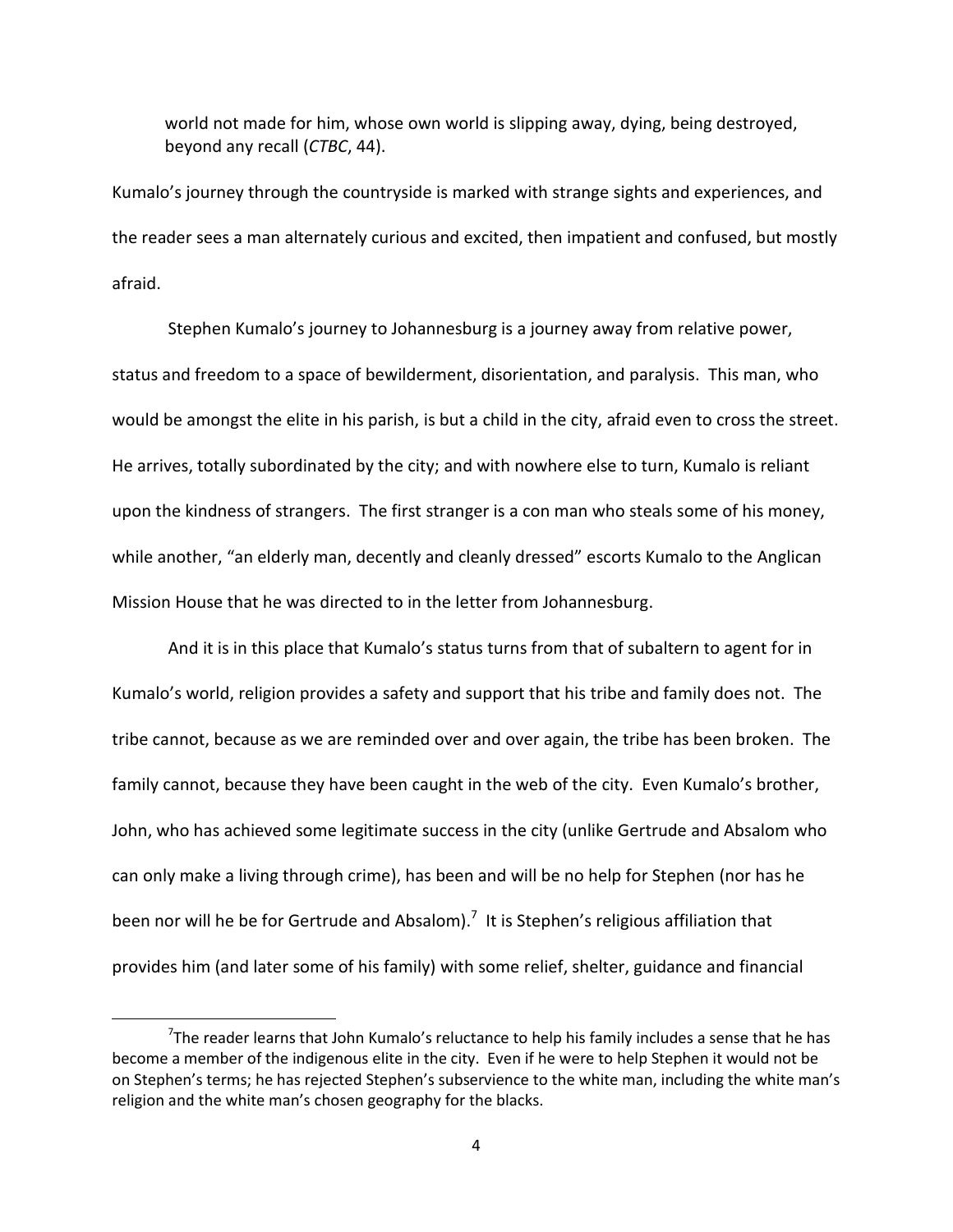support.<sup>8</sup>

""""""""""""""""""""""""""""""""""""""""""""""""""""""""""

Through the safety and support of his Anglican brothers and sisters, Stephen is able to achieve his mission: find his family and do what he can to retrieve them from the city. Over the course of Book 1, Kumalo is able to "rescue" his sister and nephew as well as his son Absalom's pregnant girlfriend. Even discovering Absalom in prison is a kind of perverse success: besides from the fact that Stephen has finally caught up with his son, Absalom repents of the crime for which he is imprisoned; commits himself to truthfulness; and is even ready to marry his girlfriend. Beyond this, the impending trial is made a little less tragic by the church's arrangement for a white lawyer, Carmichael, who against all custom, shakes hands with Stephen and calls him "Mr. Kumalo" and agrees to take Absalom's case pro deo. Overcome, Kumalo stammers, "I have never seen such kindness" (CTBC, 157).

Kumalo's affiliation with the church provides him with a safe house.<sup>9</sup> His identity as "Anglican Priest" gives Kumalo agency in Sophiatown and Johannesburg that would be unavailable to him as elderly rural Zulu. Choosing this safe house means that Kumalo loses other options (including trying to work more closely with his brother, John).<sup>10</sup> Thinking of the Mission House as a safe house allows the reader to see the way in which all safe houses might exist only with the agreement of the dominating culture and the way that safe houses require

 ${}^{8}$ Even the stranger who actually helps the priest when he first arrives in Johannesburg was an Anglican.

 $9<sup>9</sup>$  A safe house is a defined space that exists on the periphery of contact zones. It offers its members some relief from complete subjectification by the dominating Other in the contact zone. They are "intellectual and social spaces" where members can "construct shared understandings, knowledges, claims on the world that they can then bring into the contact zone" (Pratt 1991, 40).

 $10$ There is some animosity between the two brothers that seems to go beyond their religious and "political" differences.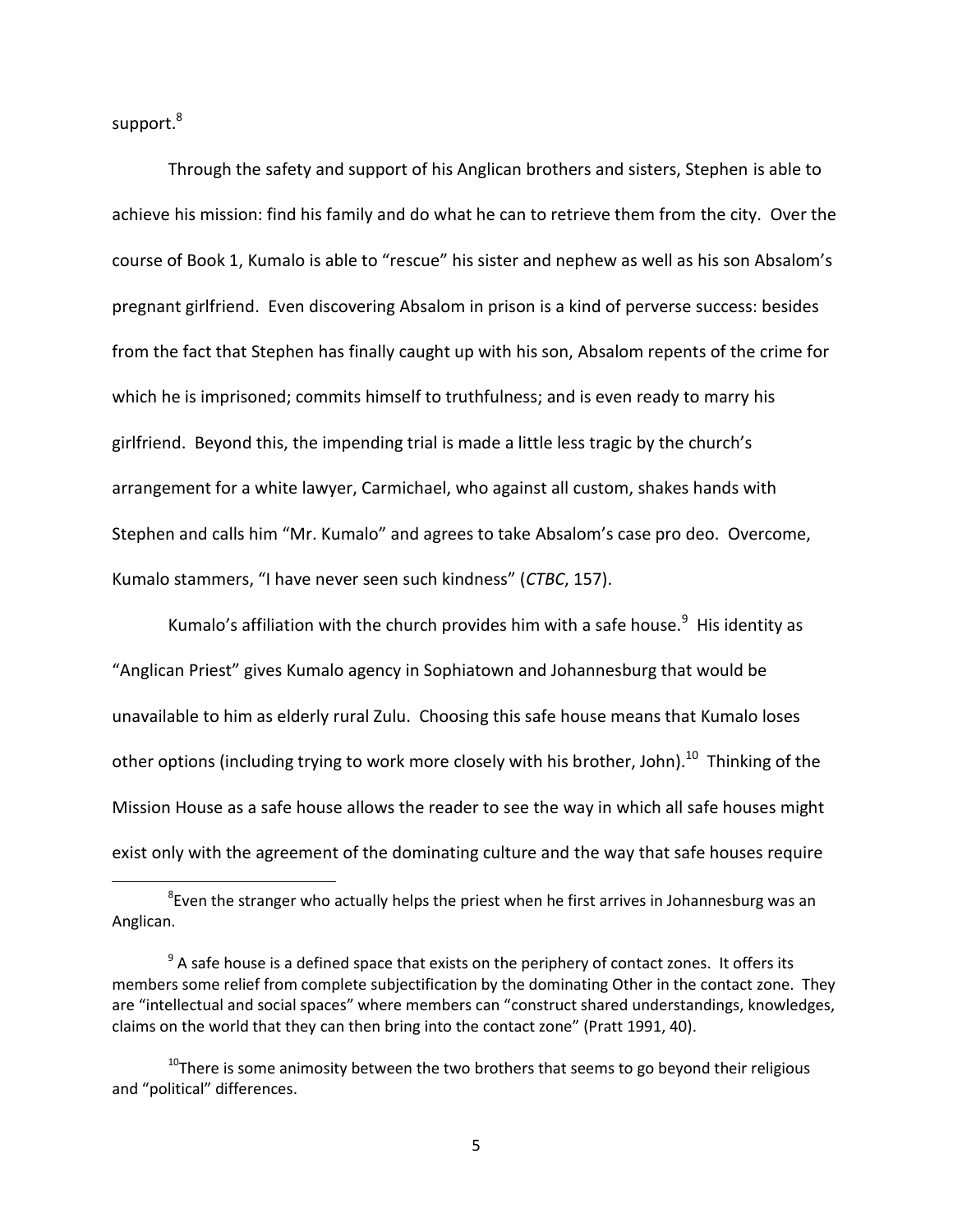their own shibboleths and ideologies in order to give voice to those subordinated people in the contact zone. $^{11}$ 

Book 2 is like a fugue to Book 1, starting on a different, higher note, but with similar structure to Book 1. It introduces the reader to James Jarvis who lives in the "lovely" rich green hills overlooking the red barren valley that is Kumalo's parish. Jarvis, like many other whites in the area, looks down literally and figuratively at the people struggling to live below. Though he has many "natives" working for him, it would not have been proper for him to be familiar with the native Other who ekes out a living in the barren valley below. Jarvis' contemplations about the reserves makes clear that he sees the natives as ignorant, shiftless, drunkards, untrustworthy, thieves, idle, and worthless (*CTBC* 162, 163).

The conterpuntual relation between Jarvis and Kumalo extends further than shared geography. Most importantly both have only one child, a son that each had "lost" to Johannesburg.<sup>12</sup> But while Jarvis regrets that his son, Arthur, will not take over the farm, he accepts the path that Arthur has chosen for himself. This acceptance is in stark contrast to Kumalo's paternalistic pursuit of Absalom to Johannesburg and even into prison.

In certain ways, both sons have become men wholly unlike their fathers, and neither son can fully answer why. Arthur is not able to answer his father, only in part because he has been murdered, but more importantly because he and his father live in two different South

<sup>&</sup>lt;sup>11</sup>See, Canagarajah, A. Suresh (1997). The question to be asked, are safe houses safe for those who can't or won't follow the "rules" of the house? Also see, McClintock's, "Azikwelwa" (We will not ride) from her work, *Imperial Leather* where she explores the black "Bohemians" who also would have another kind of safe house in their affiliation with the English liberals of the early  $20<sup>th</sup>$  century.

 $12$ By the end of the story, both men will have lost their sons completely to death.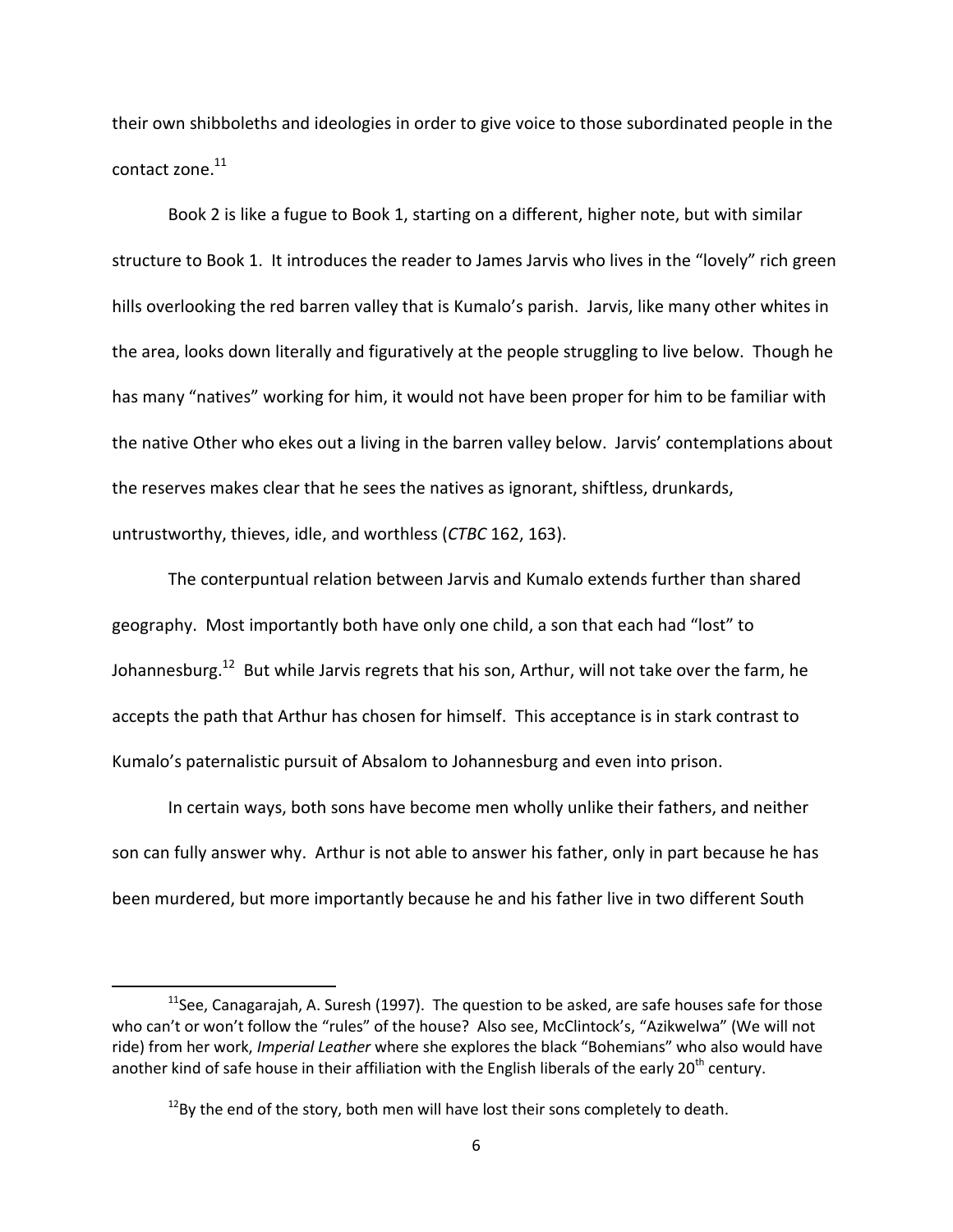Africas.<sup>13</sup> In Absalom's case, he is unable to answer his father because there is no answer to the question of how one becomes a criminal and murderer. Stephen will turn from the "terrible and useless questioning" (CTBC 308) and instead focus on helping Absalom to become the best man he can be in the circumstances. Jarvis, on the other hand, is able to dig into his son's life, seeing the respect that Arthur has garnered; witnessing some of the work he has put his hand to and reading some of Arthur's reflections on the "native problem." As a result, Jarvis will not only come to hear his son's answer but will also over time, learn to become a man more like his son.

Another significant contrast between Jarvis and Kumalo is their corresponding trips to Johannesburg. While Kumalo has to break the bank to make his journey, Jarvis gets to choose between a private compartment on the fast mail train or an aeroplane (all arranged by the local constabulary). While Paton spends around ten pages describing Kumalo's arduous (and solo journey) to Johannesburg, he uses less than one page to set up Jarvis's journey (accompanied by his wife) and no time in describing it.

Over the first part of Book 2 we watch Jarvis, who is discomfited by his son's stance on the native question, come to a place of appreciation and understanding even if not full acceptance. And so the reader turns to Chapter  $25^{14}$  and the meeting between Jarvis and Kumalo.

 $13$ Arthur writes, "From [my parents] I learned all that a child should learn of honour and charity and generosity. But of South Africa I learned nothing at all" (CTBC 207).

<sup>&</sup>lt;sup>14</sup>Parenthetical notes will be left out as the reader follows the chronology of Chapter 25.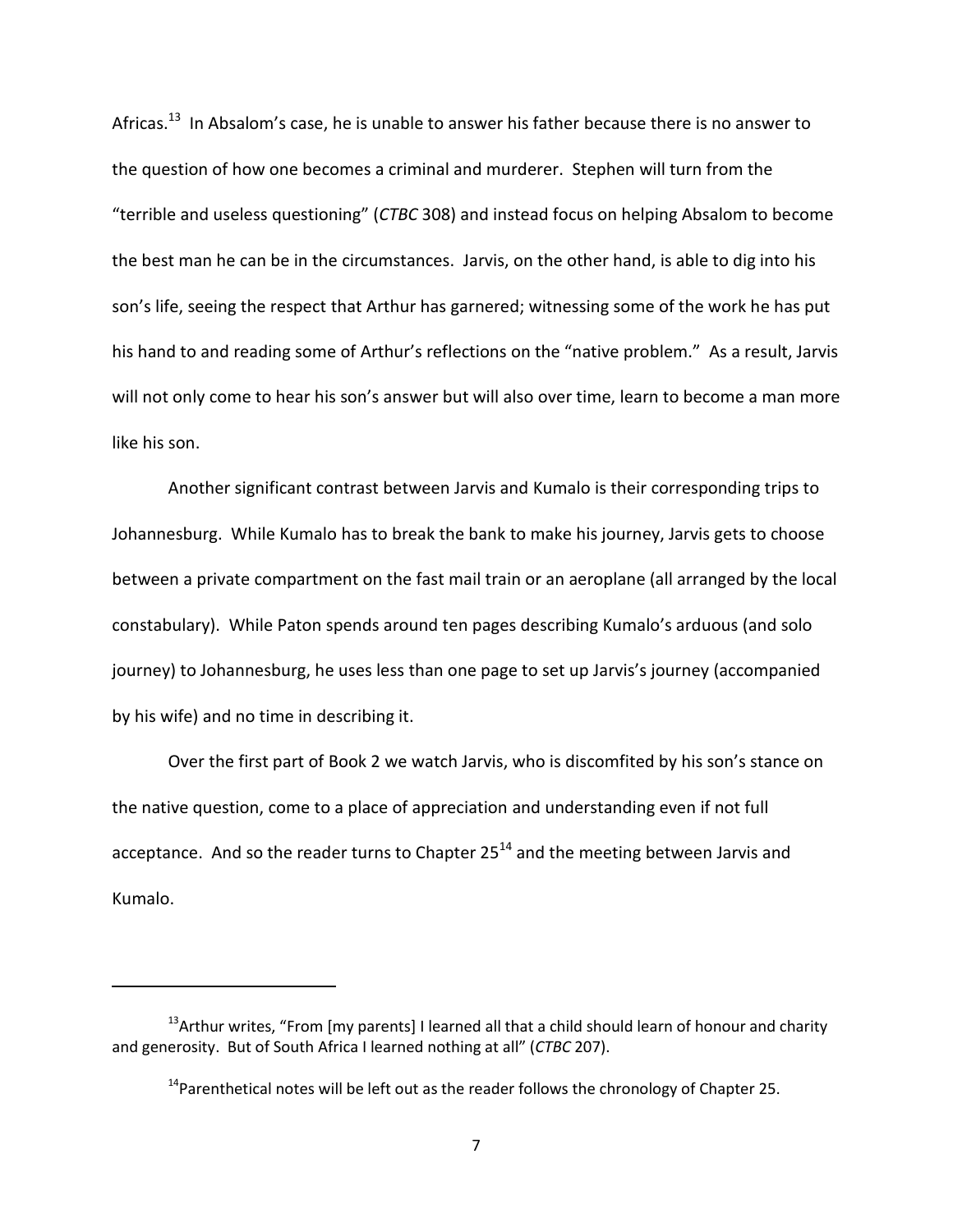The story in Chapter 25 is related almost entirely from Jarvis' perspective. At the beginning of the chapter it is clear that Jarvis has the upper hand in this encounter. Besides from the implied racial advantage, the meeting takes place on Jarvis' turf, a favoured niece's home where Jarvis and his wife have gone for some reprieve when "the Court was not holding the case." Kumalo, clearly the subaltern in this space has come knocking at the door on an errand for another tribe member from his home town.

On answering the door, Jarvis' power in the contact zone is accentuated in multiple ways. As host, Jarvis *finds<sup>15</sup>* an *old, native parson*,<sup>16</sup> wearing *worn* and maybe even *dirty* clothes. Conversely, the parson takes off his hat (in *deference*), and he looks *startled*, *afraid* and is *trembling*. Jarvis addresses the old man in Zulu of which Jarvis is a *master* (even though he undoubtedly has never had any dealing with the natives other than as servants or employees)! Jarvis is surprised that the parson would sit down in his presence, but reasons that it must be because the old man is *ill* or *starving*, as Jarvis can see the parson is *humble*, and well-mannered.

Jarvis (con)descends the steps to the parson, enquiring as to his well-being. The parson continues to *tremble* and *look to the ground*. The only way for Jarvis to see what is on the parson's face is for Jarvis to lift the old man's chin, but Jarvis cannot, it would have been improper.

And here it is that Jarvis starts to become a little helpless. Custom has made it that Jarvis has always been unable to directly address the needs of natives, but this learned

 $15$ Words in italics indicate words from the book that indicate power differential.

 $^{16}$ Jarvis sees a "Parson" where others would see a "Reverend."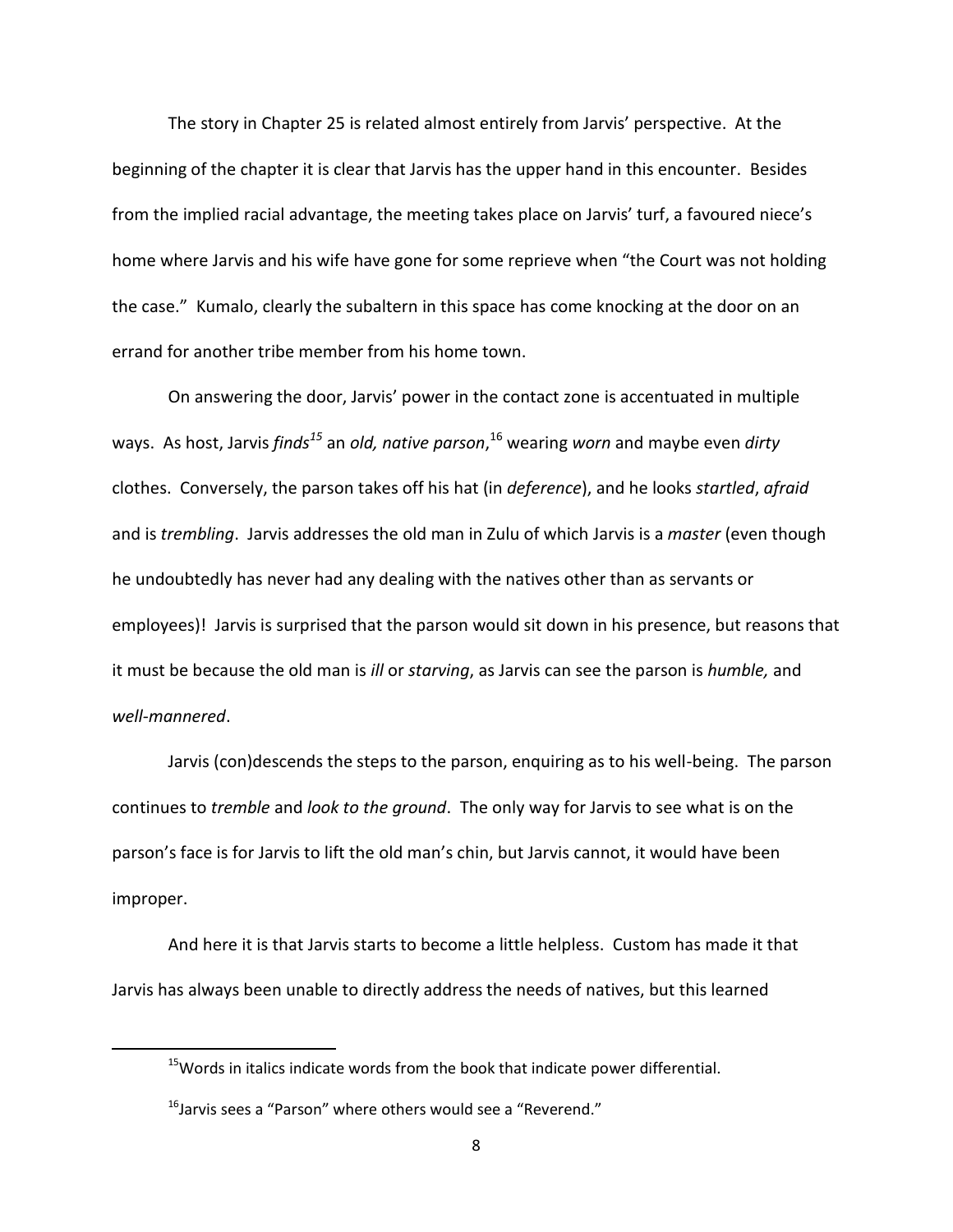incapacity was only another expression of white supremacy. Now (for whatever reason) Jarvis does not call upon someone else to attend to the parson, but instead seeks to give aid himself; but with no effect. Jarvis tries a different voice, one which because it is new makes him a little more helpless, he enquires again, "Are you ill . . . do you wish water . . . are you hungry?" And the refusal of the parson to receive help, "I shall recover. . . I shall recover" makes Jarvis helpless to even help.

He stands waiting upon the parson to recover even though "it is not easy for a white man to be kept waiting" by a native. "I shall recover;" the reader wonders, does the old man mean, "I shall recover . . . on my terms . . . in my time?" Is this a small (and maybe accidental) act of defiance? The parson tries to rise, but cannot. Jarvis would help the parson, but cannot, custom will not allow it. Finally, the old man lifts himself up, and lifts his face up and now the parson sees in Jarvis *a suffering* that was neither illness nor hunger.

At this stage Jarvis is at last able to help and he *stoops* and *retrieves* the parson's dropped hat and stick. The parson is able to make clear his business, and knowing for sure that he can't help, Jarvis at last calls for the "boy who was working there."

Jarvis leaves the two natives to deal with the matter, until he (re)recognizes the parson as being from his area. He returns to the parson, "I know you," and "the *suffering* of the old man's face smote him." Jarvis recognizes, "there is something between you and me, but I do not know what it is." The parson confirms, "It is true; you do not know what it is."

Even if it is in spite of himself, it is the parson who now has the power, because he has the knowledge. This knowledge allowed him to recognize that Jarvis' suffering was from neither illness nor hunger. But this same knowledge, "My son killed your son," if it was known

9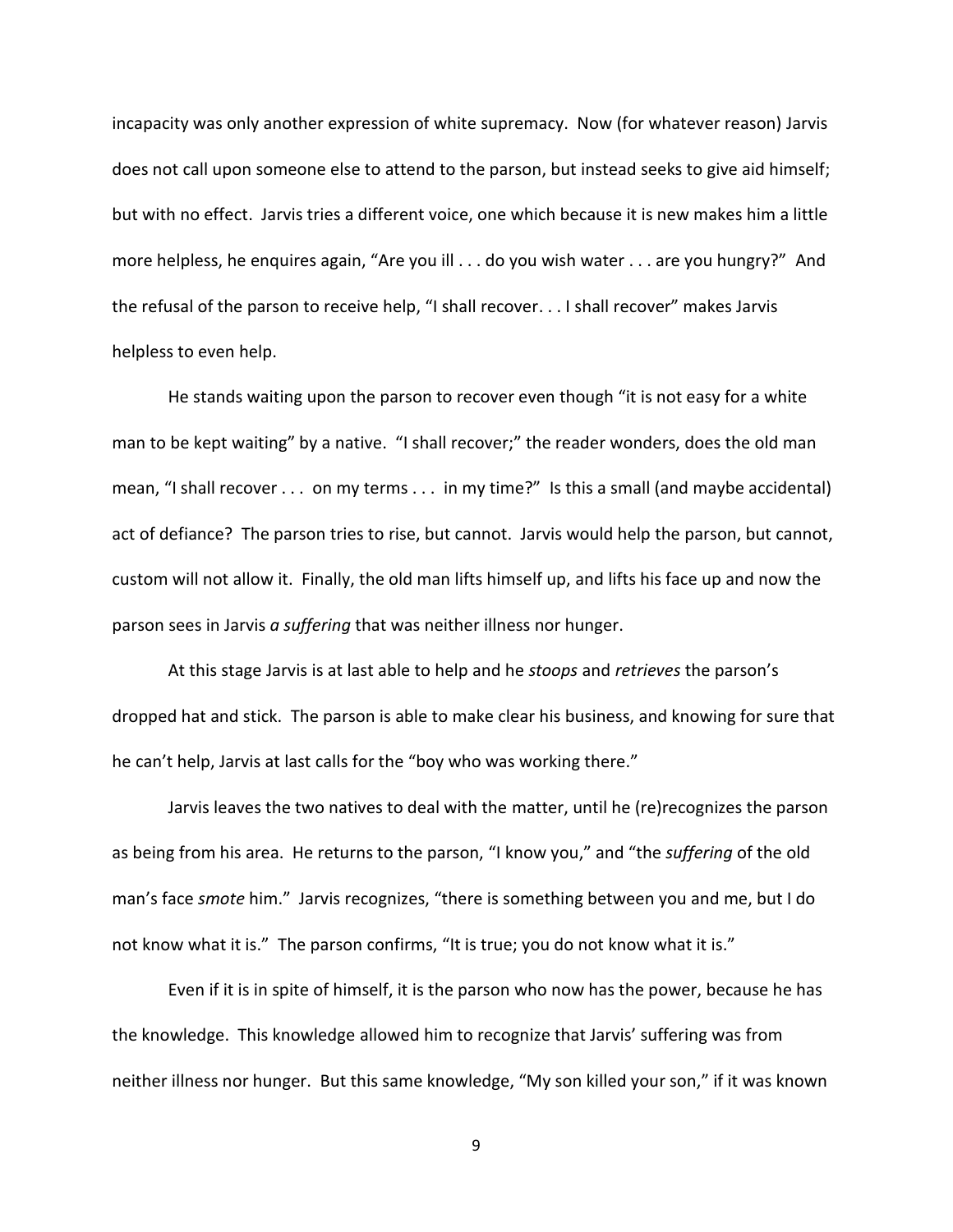would excuse Jarvis (by custom if not by law) for taking vengeance. And thus, though the parson has the knowledge which Jarvis *desires*, in the contact zone, even knowledge (especially this knowledge) is not enough power for the parson to not be *afraid*. And he will not answer, and his silence, though not given and taken as defiance, has the same effect. Jarvis is undone by the parson's silence; Jarvis needs something that only this old Zulu can give.

Despite Jarvis' reassurance, "You need not be in fear of me," the old man is afraid, and he puts Jarvis off. Finally, Jarvis takes another stance in the contact zone, partly colonial master to underling and partly priest to penitent, he commands the parson to confess, "Tell me, it will lighten you." The parson repeats, "I am afraid" to which Jarvis promises (with a promise more like a god than a priest), "you need not be afraid. I shall not be angry. There will be no anger in me against you."

The parson finally confesses "It was my son that killed your son." And rather than retaliating, Jarvis confesses in return that which he had already promised, "I have heard you . . . There is no anger in me." Now the two men appear to have stumbled unto on equal footing in this contact zone. The knowledge is out there and it will not be used as an excuse for harm or even anger. Instead, the heaviness that is between them is turned to a shared loss through the old man's vague memories of the brightness that was in a much younger Arthur riding through the valley.

In Book 3, near the conclusion of the novel, the two men meet once again. It is the night before Absalom's execution and Kumalo has set out into the mountains on a vigil. He comes upon Jarvis (who may have been looking for him). This time there is a more complex set of power differentials between the two. Each of their stories has changed, so the counterpoint

10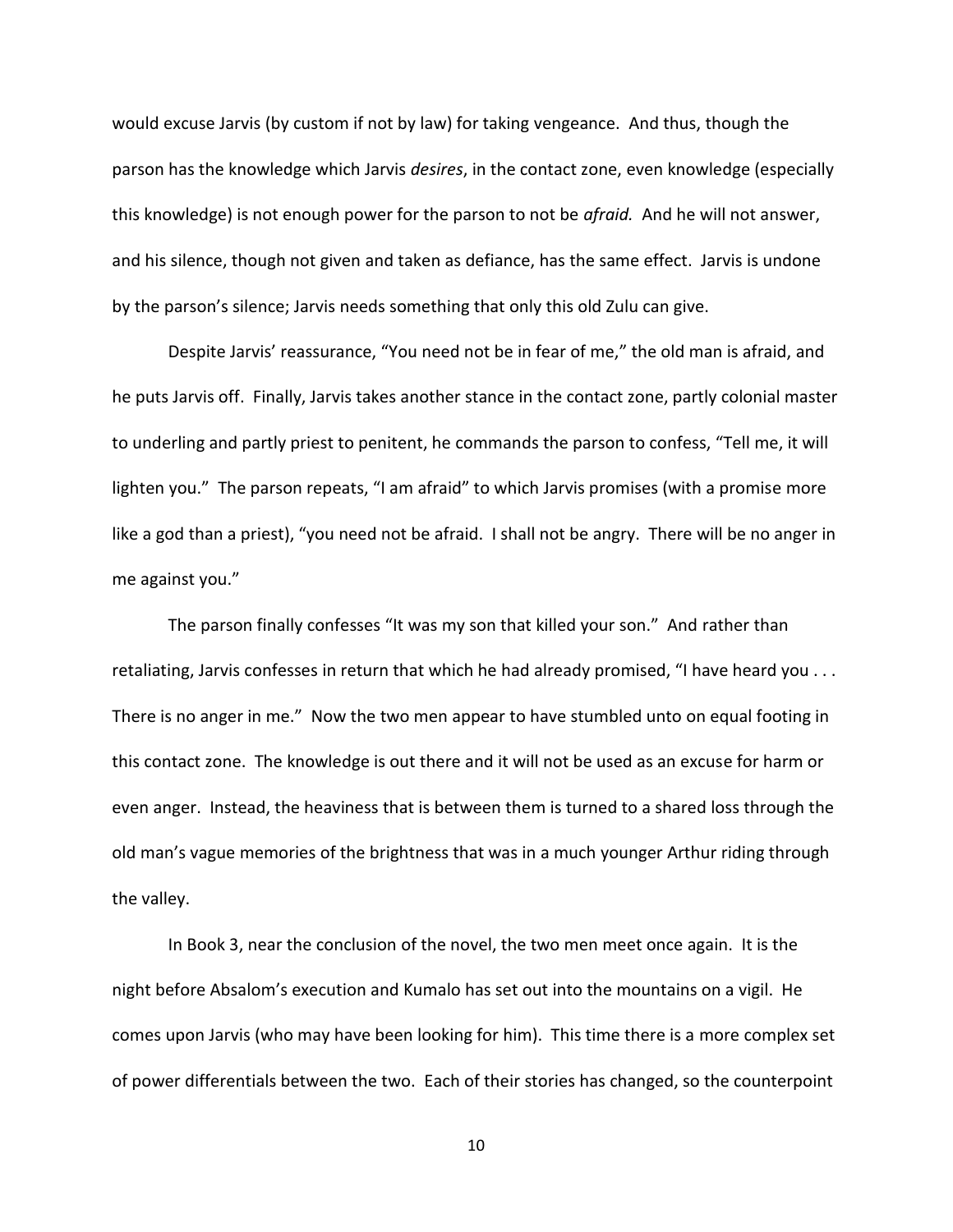between them has changed also. Familiarly, Kumalo is afoot while Jarvis is on horseback. But while they are on unequal footing materially, Kumalo is in a more advantageous relational space because in the ensuing time, Jarvis' tragedy has continued to experience more loss even as Kumalo has experienced some growth in his family. Jarvis' wife has died and his daughter-inlaw and grandson have moved back to Johannesburg whereas Kumalo has his wife, a nephew and a daughter-in-law (with a grandchild on the way).

Jarvis has become a silent benefactor to Kumalo's parish not so much out of guilt but in appreciation, "I have seen a man who was in darkness till you found<sup>17</sup> him. If that is what you do, I give it willingly (*CTBC* 307).<sup>"18</sup> In their meeting he offers the plans for the promised new church in the valley, charging Kumalo: "You will know what to do." Kumalo is shocked and *frightened*<sup>19</sup> when Jarvis freely shares that he will be moving to Johannesburg, but Jarvis quickly reassures, "I shall be often here."<sup>20</sup>

Referring to Arthur's son, who also has come riding in the valley, Jarvis asks, "You know the small boy?" Kumalo answers, "Indeed, I know him." And then Jarvis asks Kumalo if he remembers Arthur when he too was a small boy. And in a short space reminiscent of their encounter in Johannesburg, Kumalo again has knowledge which Jarvis needs to know and Kumalo "though he did not well remember, said, I remember." The two men are silent for a

 $17$ Another counterpoint is revealed: in Chapter 25, Jarvis starts by thinking he has found an old man and ends the narrative realizing that the old man found him.

 $18$ Hereafter, parenthetical notes will be left out as the rest of Chapter 36 is read chronologically.

 $19$ What will they do without their benefactor?

<sup>&</sup>lt;sup>20</sup>For some this would be a threat, but for Kumalo it is a promise.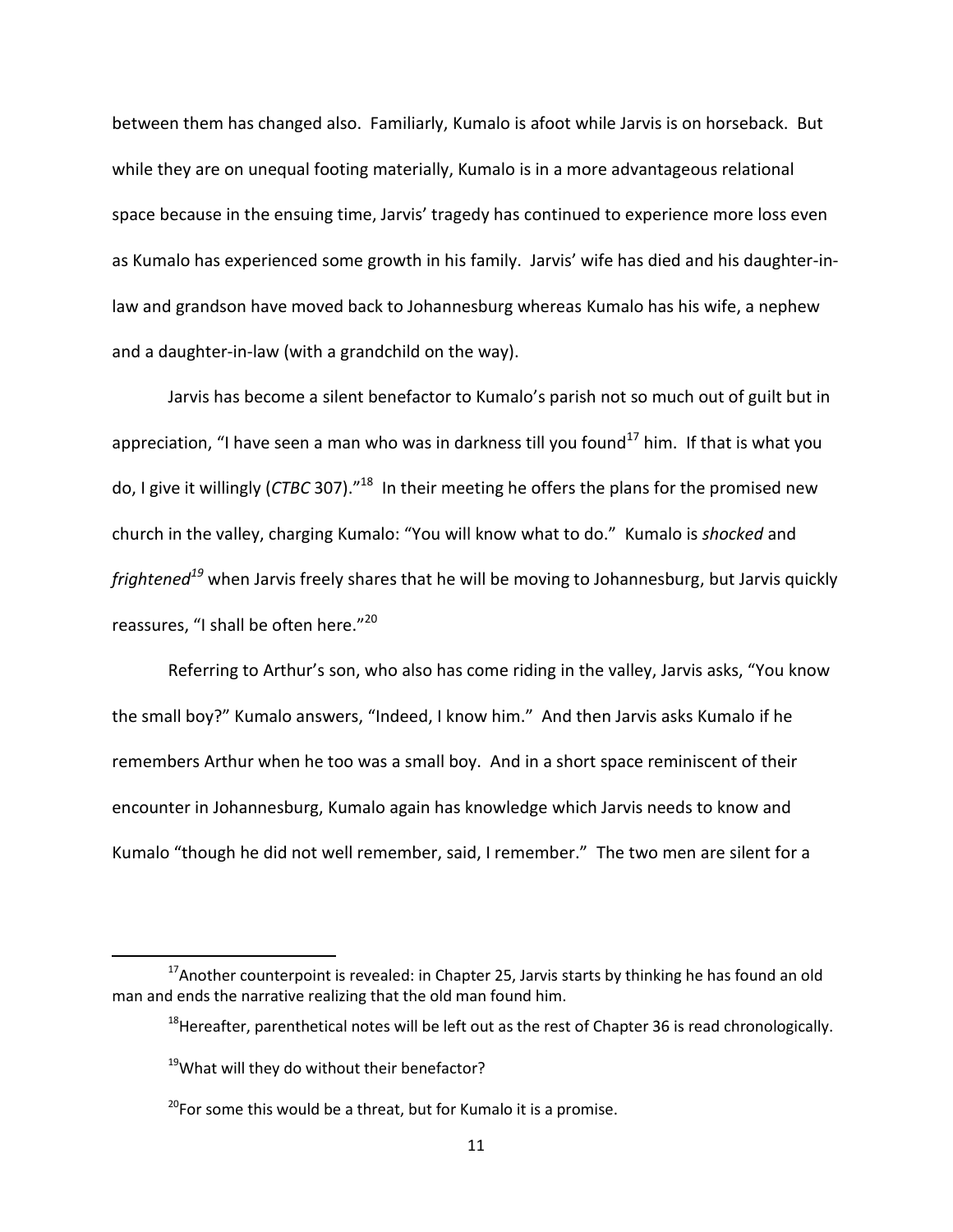spell, made somewhat more equal by the sense of shared memory and the appreciation of the brightness that was in Arthur and also in Arthur's son.

The silence is broken by Jarvis' question, "Where are you going at this hour?" Kumalo is now *embarrassed* but he answers, "Into the mountain" and *stammers* for more. Jarvis replies with *compassion*, "I understand you . . . *completely*." The old man weeps at this reply, and it is now Jarvis who is embarrassed, but even now custom will not let Jarvis come down from his horse and instead Jarvis remains and extends his hand from that position of power and declares, "Here is something that is only begun. And while I live it will continue." Jarvis' incapacity to do that which is not lightly done, means that the two men begin to return to more familiar roles, colonizer and colonized, and this will be the constant temptation of their relationship. Jarvis' 'repayment' will easily be interpreted as paternalism even by Jarvis and Kumalo. This uncovers another reason that Jarvis has to move to Johannesburg. He can only remain decentred by staying at the periphery, maintain distance and developing a level of disinterest that will allow his resources to be disbursed with fewer strings attached.

The old man implores, "Do not go before I have thanked you." Jarvis seizes the opportunity to make the situation more equal, and suggests that any good that he is doing in the valley is only because of the greater work that he has seen the priest do. And either because of the deepness of the relationship that had developed or a newfound courage in Kumalo, he compliments Jarvis, "of all the white men that I have ever known—" and the reader is left to fill it in, "you are the whitest of the white, Jarvis" or "you are the least white, Jarvis." Jarvis brushes it off and their conversation ends the way so many conversations end in the book, "Go well, go well."

12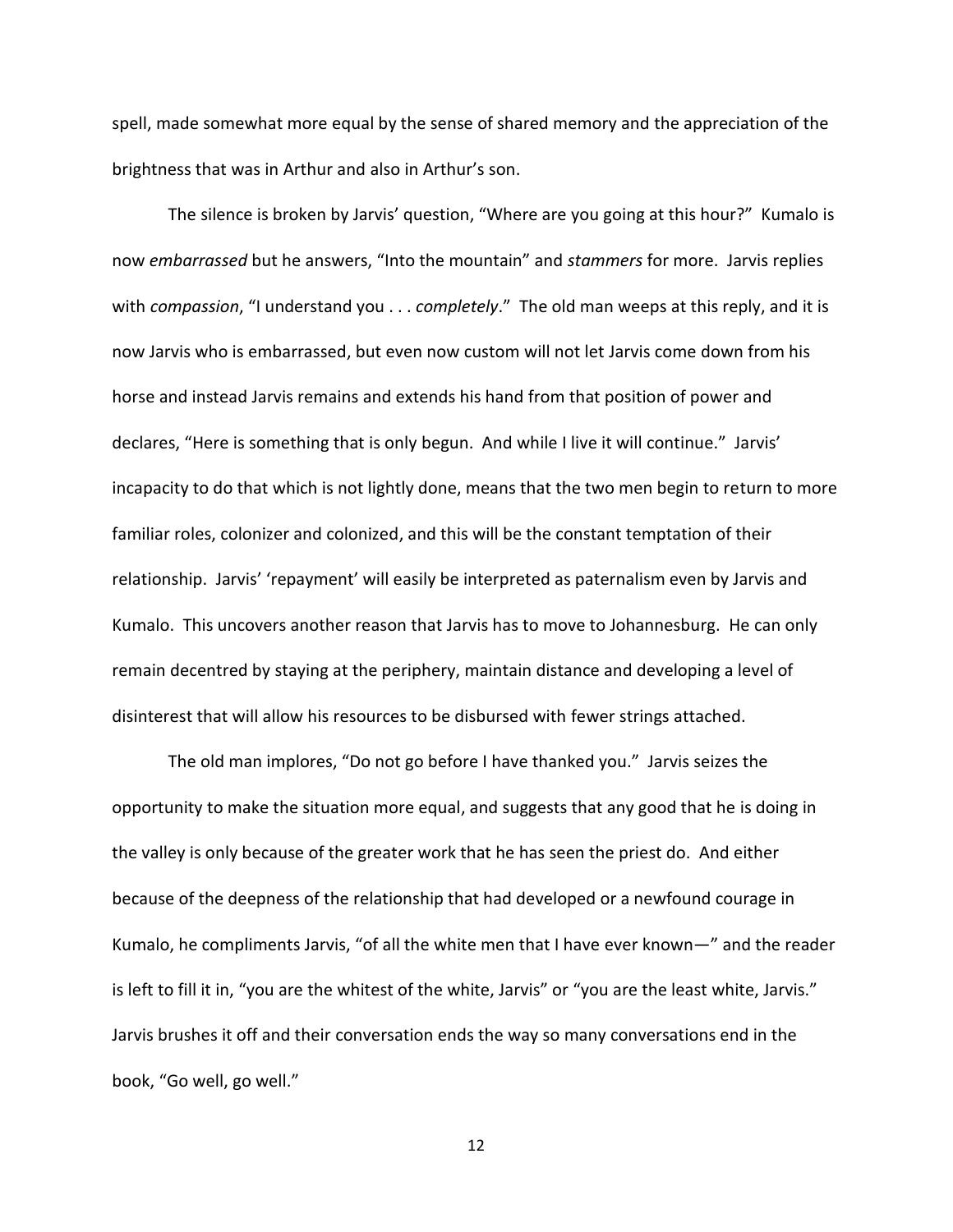Kumalo has been changed by his time in the contact zones. Kumalo survives the first contact zone of the city because of his affiliation with the Anglican Church. While some postcolonial writings might dismiss ministers like Kumalo as a collaborator, helping to spread European imperialism, Kumalo would see his own story differently.<sup>21</sup> Kumalo cannot see the complicity of Christendom in the colonizing of Africa, but he can see how his Christian brothers and sisters in Johannesburg (both African and white) have given him a moral and material support that was not found elsewhere. He has been reconciled to his son and has experienced an unbounded grace and acceptance from his own congregation.

The contact zone with Jarvis was fraught with danger for Kumalo. Though artless in the contact zone, Kumalo more than survives, he actually helps Jarvis move to a state of helplessness that cements Jarvis' own conversion. This conversion, along with the cooperation and compassion shared by Jarvis and Kumalo moves beyond paternalism to a place of mutuality that while not sustainable in a post-colonial setting might be a realistic depiction of one path toward decolonization. Kumalo is now surrounded by the larger family common to other Zulus, he has received the endorsement of his congregation and he has developed a new found assertiveness. It is these things, even more than the material support from Jarvis that will give Kumalo a new capacity to make a positive difference in his parish.

<sup>&</sup>lt;sup>21</sup>Ramachandra argues that when free of religious nationalism, "Christian conversion gives [dominated or overwhelmed groups] a sense of dignity and self-worth and empowers them to break free from subordination" (Ramachandra 2005, 488).